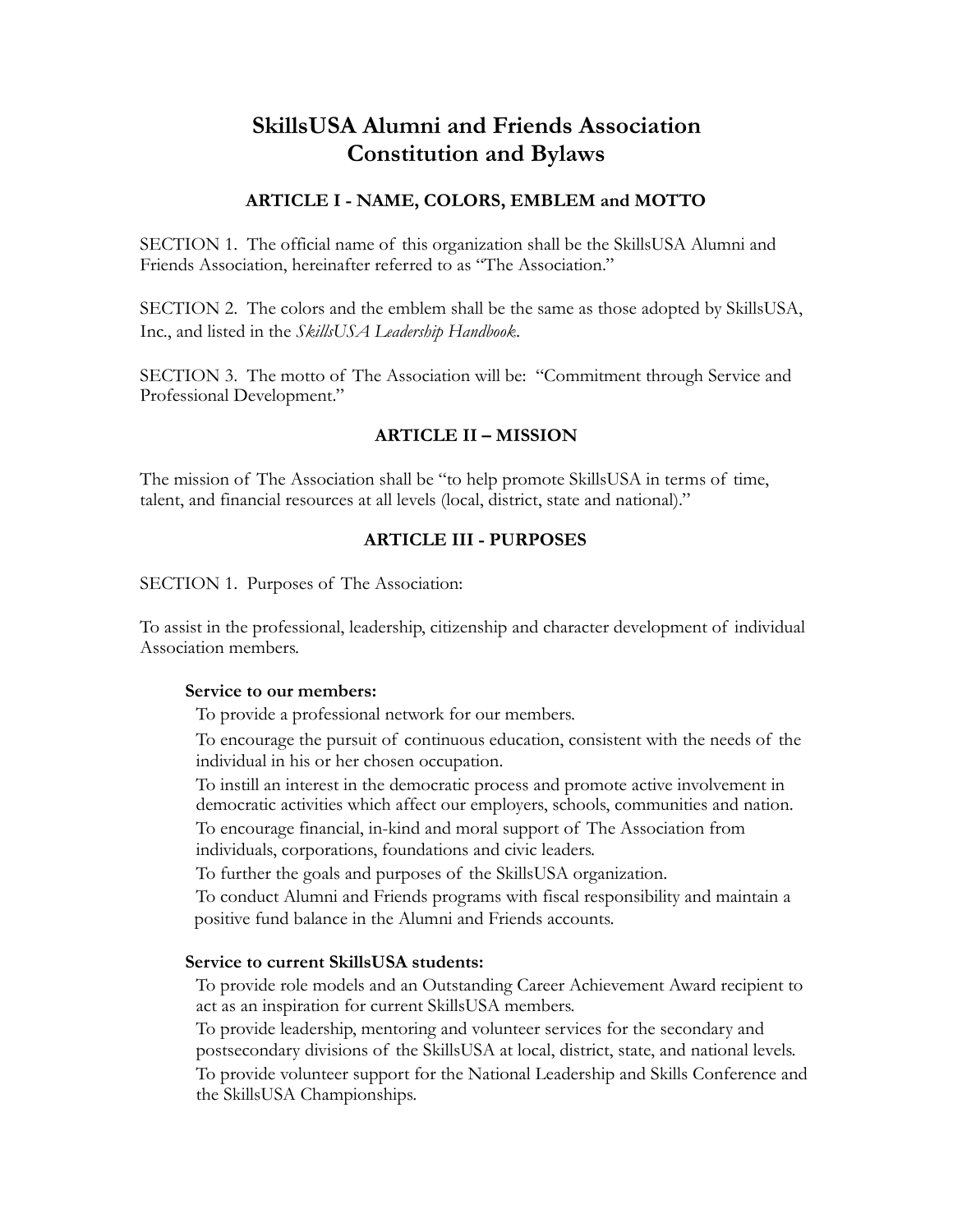To create and promote esteem within the education community for trade, industrial, technical, and health occupations.

To foster a deep respect for the dignity of work and provide recognition and prestige for trade, industrial, technical and health occupations students.

To identify and publicize examples of alumni and friends whose leadership, professional achievement and service to community can serve to inspire current SkillsUSA students.

#### **ARTICLE IV - ORGANIZATION**

SECTION 1. The Association is an organization of former students, professional members and friends of SkillsUSA, Inc., affiliating with The Association through direct membership.

SECTION 2. The administration and authority of The Association's affairs are to be vested in the SkillsUSA, Inc. Board of Directors.

SECTION 3. In accordance with the policy of the Board of Directors of SkillsUSA, Inc., all chartering authority resides within the SkillsUSA Alumni & Friends Executive Board through the Executive Chair.

#### **ARTICLE V - MEMBERSHIP**

SECTION 1. The classes of membership recognized by The Association shall be:

- Annual Membership: Former students, educators and other friends of SkillsUSA, who meet the annual requirement into The Association.
- **Honorary Life Membership**: Individuals who have made significant contributions to the development of The Association and career and technical education whose membership has been approved by the Alumni Coordinating Committee. Such membership shall not require the payment of annual dues.

SECTION 2. Lifetime memberships may be purchased for a one-time fee.

SECTION 3. Association membership shall be open to all eligible persons without regard to race, color, creed, sex or national origin.

**ARTICLE VI –** The SkillsUSA Alumni & Friends Executive Board will comprise the following voting and ex officio members:

| Voting Members: | Executive Chair            |
|-----------------|----------------------------|
|                 | Chair Elect                |
|                 | Region I Representative    |
|                 | Region II Representative   |
|                 | Region III Representative  |
|                 | Region IV Representative   |
|                 | Region V Representative    |
|                 | <b>Executive Secretary</b> |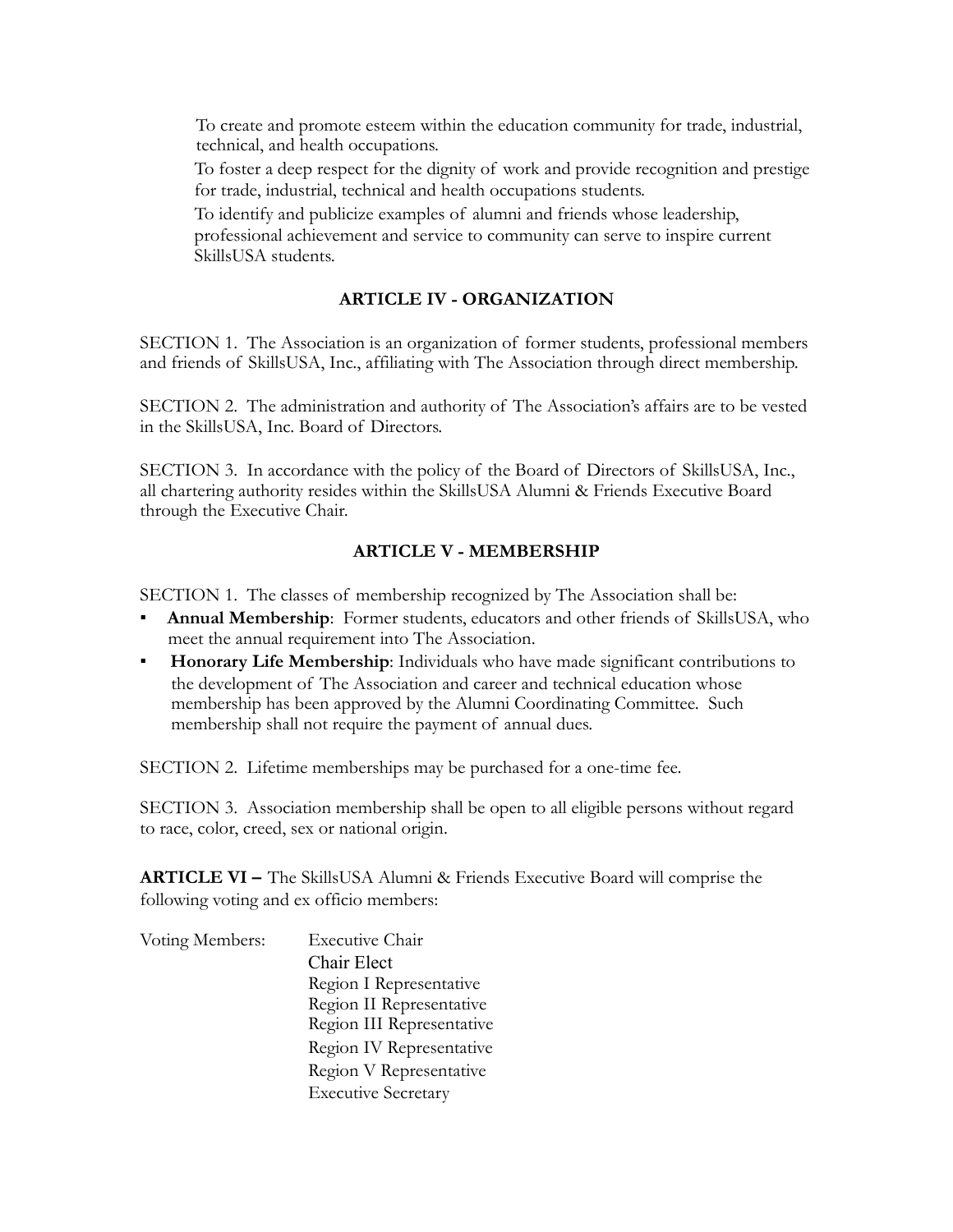## Ex Officio Members: SkillsUSA National Staff Member SkillsUSA Directors Committee Member Business & Industry Representative

SECTION 2. The SkillsUSA Alumni & Friends Executive Board shall have a minimum of three (3) meetings per year.

SECTION 3. A quorum shall be defined as no less than four (4) Voting Members of the SkillsUSA Alumni & Friends Executive Board.

SECTION 4. The executive secretary shall be appointed by the executive chair and shall serve at the pleasure of the executive chair.

SECTION 5. In the event of a mid-term vacancy of any voting member of the SkillsUSA Alumni & Friends Executive Board, the remaining members will appoint a successor for the remainder of the affected term.

SECTION 6. A SkillsUSA Alumni & Friends Executive Board member may be removed for just cause by a unanimous vote of the remaining voting members of the SkillsUSA Alumni & Friends Executive Board.

SECTION 7. The SkillsUSA Alumni & Friends Executive Board term shall be limited to two consecutive terms (4 years).

## **ARTICLE VII - NOMINATION AND ELECTION TO THE SKILLSUSA ALUMNI & FRIENDS EXECUTIVE BOARD**

SECTION 1. Nominations to the SkillsUSA Alumni & Friends Executive Board are to be submitted by each candidate, before April 15 of each appointment year, to the SkillsUSA National Headquarters.

SECTION 2. Regional Representatives and Executive Secretary terms of office shall be for two (2) years, whereas the Chair Elect term of office shall be for three (3) years of which one (1) year will be served as Chair Elect and the remaining two (2) years as the Executive Chair. Chair Elect will ass ist the Executive Chair in carrying out the duties of that office. Regions I, III, V shall be elected in odd-numbered years, while Regions II, IV, Executive Secretary and the Chair Elect shall be elected in even-numbered years.

SECTION 3. The election of the SkillsUSA Alumni & Friends Executive Board shall by the process described in Article VII.

SECTION 4. All ballots shall be tallied prior to the annual meeting.

SECTION 5. All nominees to the SkillsUSA Alumni & Friends Executive Board must have been an Annual, Lifetime or Honorary Life Member at least one year prior to the nomination.

SECTION 6. The election of the Chair Elect and the Executive Secretary shall be open to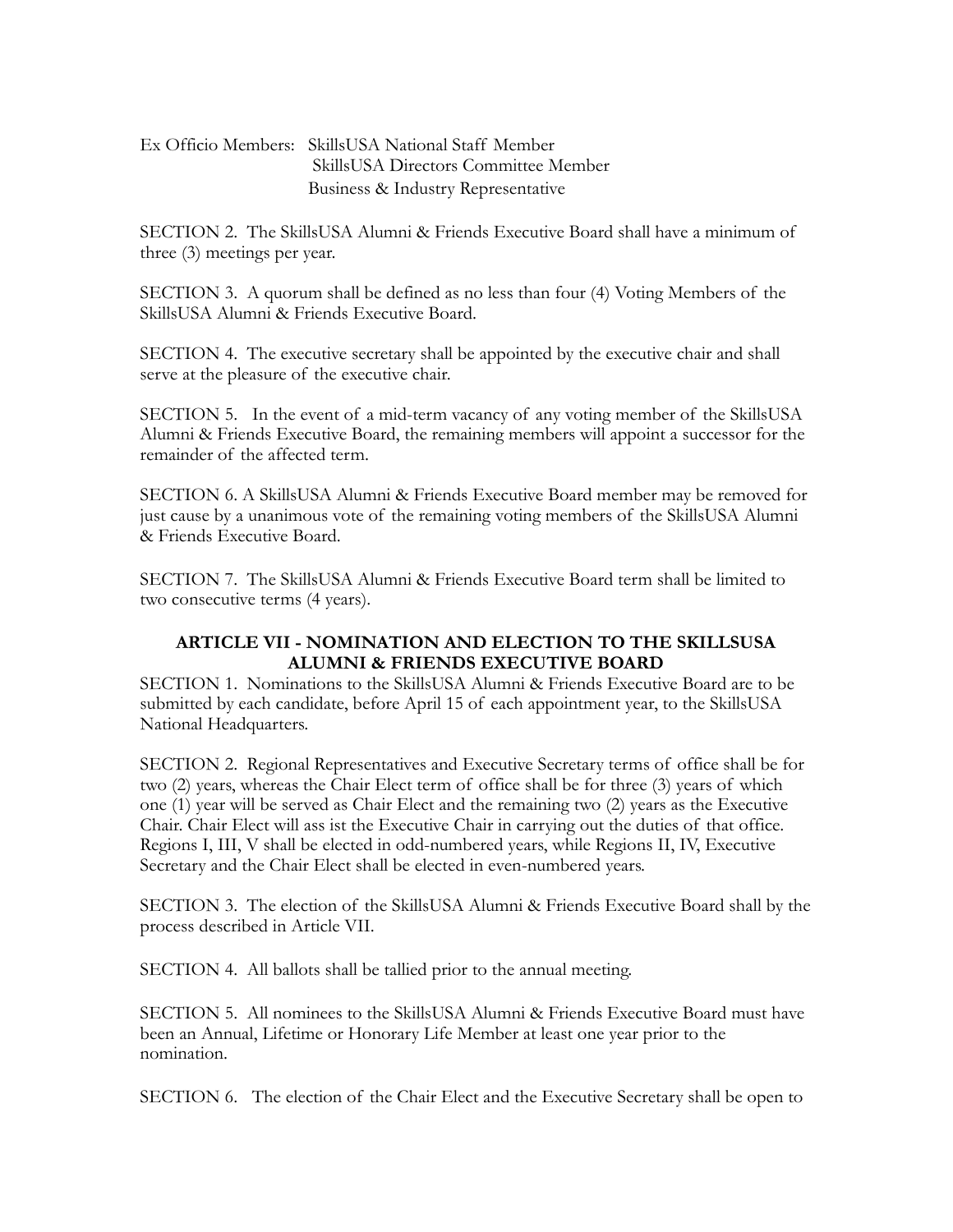all Annual, Lifetime and Honorary Life Members, whereas the five (5) Regional Representatives must reside within their region for which they are running. Each Alumni Member may cast one (1) vote for each position up for election.

#### **ARTICLE VIII - VOTING**

SECTION 1. Only Annual and Lifetime members will be allowed to vote.

SECTION 2. Elections of the SkillsUSA Alumni & Friends Executive Board shall reflect the majority vote from across all regions.

SECTION 3. The SkillsUSA Alumni & Friends Executive Board shall break ties of the popular vote.

SECTION 4. All Annual and Lifetime members can vote only once.

#### **ARTICLE IX - MEETINGS**

SECTION 1. The Association shall hold an annual meeting to be determined by the SkillsUSA Alumni & Friends Executive Board.

 SECTION 2. A special meeting of The Association may be called by the Executive Chair or by a quorum of the SkillsUSA Alumni & Friends Executive Board with a minimum of thirty (30) days written notice or electronic notification, given with the purpose of the meeting included in the notice.

#### **ARTICLE X - FINANCES**

SECTION 1. The SkillsUSA Alumni & Friends Executive Board shall set dues for The Association's Members.

SECTION 2. Each State Association will be responsible for setting its own Alumni & Friends dues.

SECTION 3. Those State Associations that collect dues for The Association shall be responsible for forwarding those dues to the national office.

SECTION 4. All membership dues must be submitted to The Association accompanied by a membership application or letter requesting membership. All other funds submitted to The Association shall be considered as a donation.

SECTION 5. All Association funds shall be deposited with the treasurer of the SkillsUSA Foundation at the SkillsUSA national headquarters.

#### **ARTICLE XI - PARLIAMENTARY AUTHORITY**

The rules contained in the current edition of *Robert's Rules of Order, Newly Revised* shall govern